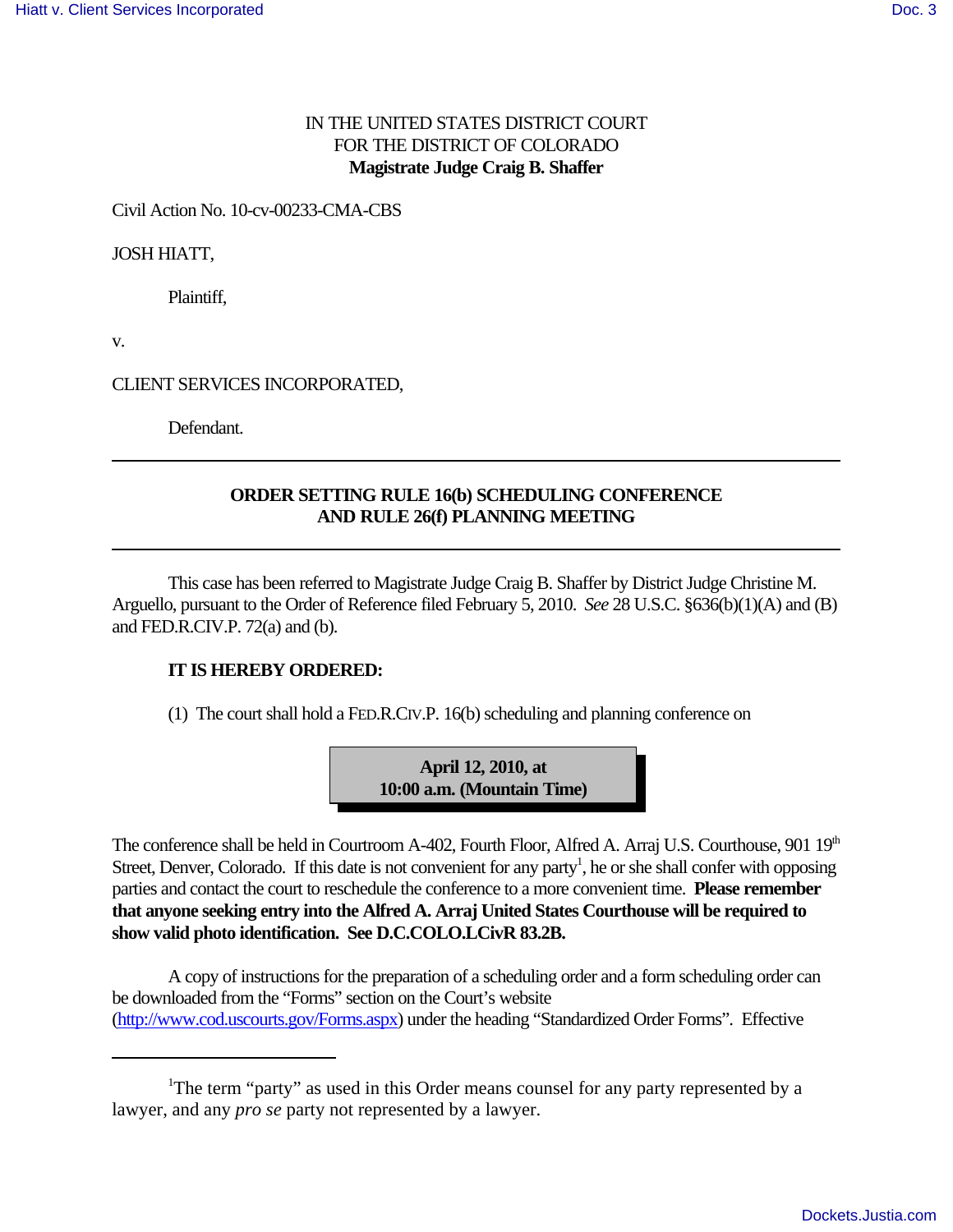December 1, 2009, the court modified the standard scheduling order and added a specialized scheduling order for administrative record review matters. Parties shall submit a proposed scheduling order that complies with the Local Rules in effect after December 1, 2009.

The parties shall submit their proposed scheduling order, pursuant to District of Colorado Electronic Case Filing ("ECF") Procedures V.L., on or before:



Attorneys and/or *pro se* parties not participating in ECF shall submit their proposed scheduling order on paper to the Clerk's Office. However, if any party in the case is participating in ECF, it is the responsibility of that party to submit the proposed scheduling order pursuant to the District of Colorado ECF Procedures.

The plaintiff shall notify all parties who have not yet entered an appearance of the date and time of the scheduling/planning conference, and shall provide a copy of this Order to those parties.

(2) In preparation for the scheduling/planning conference, the parties are directed to confer in accordance with FED.R.CIV.P. 26(f), on or before:



The court strongly encourages the parties to meet face to face, but should that prove impossible, the parties may meet by telephone conference. All parties are jointly responsible for arranging and attending the Rule 26(f) meeting.

During the Rule 26(f) meeting, the parties shall discuss the nature and basis of their claims and defenses and the possibilities for a prompt settlement or resolution of the case, make or arrange for the disclosures required by FED.R.CIV.P. 26(a)(1), and develop their proposed scheduling/discovery plan. The parties should also discuss the possibility of informal discovery, such as conducting joint interviews with potential witnesses, joint meetings with clients, depositions via telephone, or exchanging documents outside of formal discovery.

In those cases in which: (i) the parties' substantive allegations involve extensive computergenerated records; (ii) a substantial amount of disclosure or discovery will involve information or records in electronic form (*i.e.,* e-mail, word processing, databases); (iii) expert witnesses will develop testimony based in large part on computer data and/or modeling; or (iv) any party plans to present a substantial amount of evidence in digital form at trial, the parties shall confer regarding steps they can take to preserve computer records and data, facilitate computer-based discovery and who will pay costs, resolve privilege issues, limit discovery costs and delay, and avoid discovery disputes relating to electronic discovery. The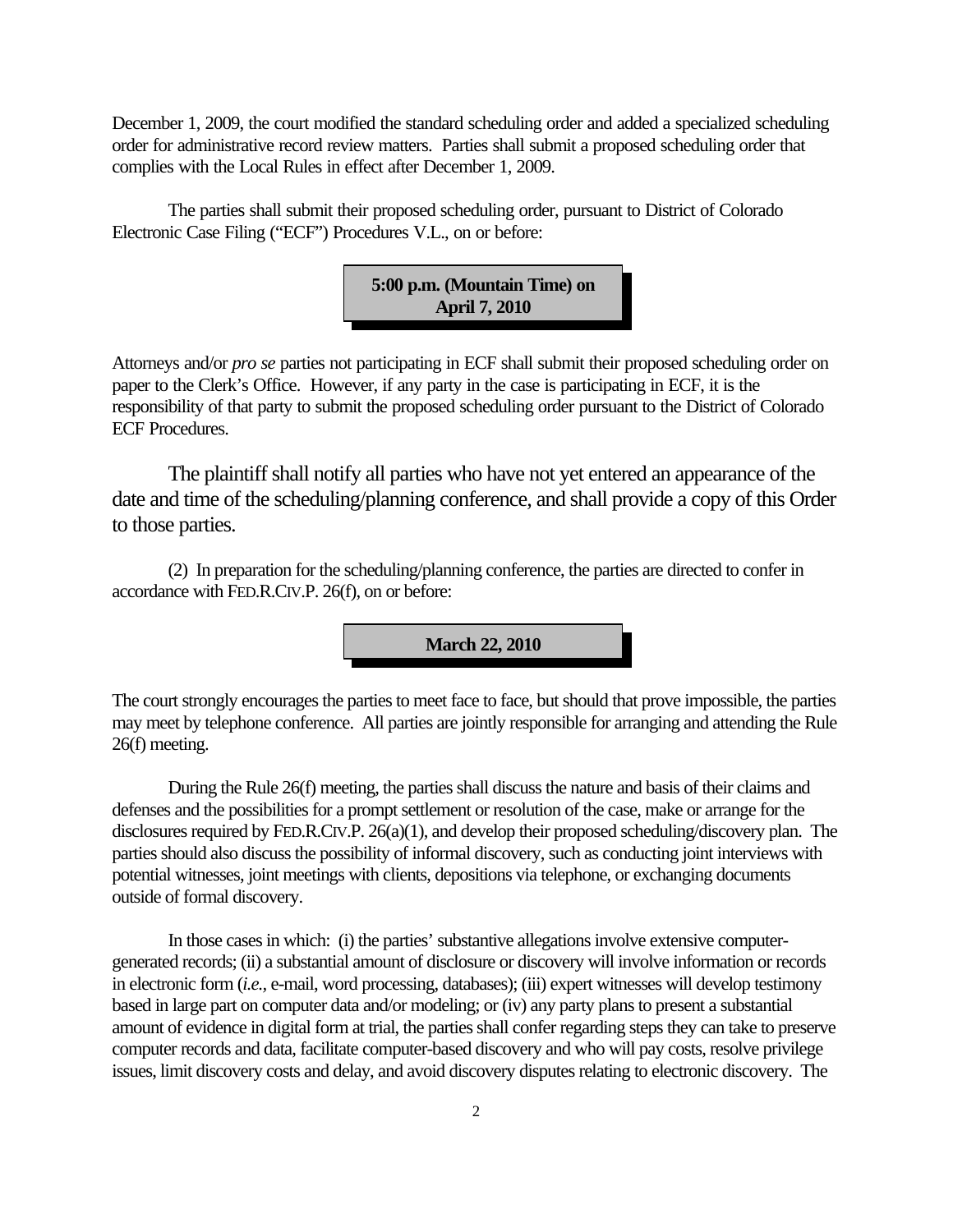parties shall be prepared to discuss these issues, as appropriate, in the proposed Scheduling Order and at the scheduling and planning conference.

These are the minimum requirements for the Rule 26(f) meeting. The parties are encouraged to have a comprehensive discussion and are required to approach the meeting cooperatively and in good faith. The parties are reminded that the purpose of the Rule 26(f) meeting is to expedite the disposition of the action, discourage wasteful pretrial activities, and improve the quality of any eventual trial through more thorough preparation. The discussion of claims and defenses shall be a substantive, meaningful discussion.

The parties are reminded that pursuant to FED.R.CIV.P. 26(d), no discovery shall be sought prior to the Rule 26(f) meeting.

(3) The parties shall comply with the mandatory disclosure requirements of FED.R.CIV.P. 26(a)(1) on or before:



Counsel and parties are reminded that mandatory disclosure requirements encompass computer-based evidence which may be used to support claims or defenses. Mandatory disclosures must be supplemented by the parties consistent with the requirements of FED.R.CIV.P. 26(e). Mandatory disclosures and supplementation are not to be filed with the Clerk of the Court.

(4) This matter also is referred to Magistrate Judge Shaffer for settlement purposes and with the authority to convene such settlement conferences and direct related procedures as may facilitate resolution of this case. The scheduling and planning conference is not a settlement conference, and no client representative is required to appear. Nonetheless, to facilitate an early evaluation for the possibility of settlement, parties participating in ECF shall e-mail a *brief* (15 pages or less, including any attachments) Confidential Settlement Statement in PDF format to **Shaffer\_Chambers@cod.uscourts.gov** on or before 5:00 p.m. (Mountain Time) on **April 7, 2010**.

This statement shall briefly outline the facts and issues involved in the case, and the possibilities for settlement, including any settlement authority from the client. Confidential settlements that are over fifteen (15) pages are to be submitted to the court as hard copies and shall be delivered to the office of the Clerk of the Court in an envelope marked "PRIVATE PER MAGISTRATE JUDGE SHAFFER'S ORDERS".

Attorneys and/or *pro se* parties not participating in ECF shall submit a single copy of their confidential settlement statement, on paper and marked "Personal and Confidential," either by hand delivery to the Clerk's Office or mailed directly to Magistrate Judge Shaffer at 901 19<sup>th</sup> Street, Denver, Colorado 80294.